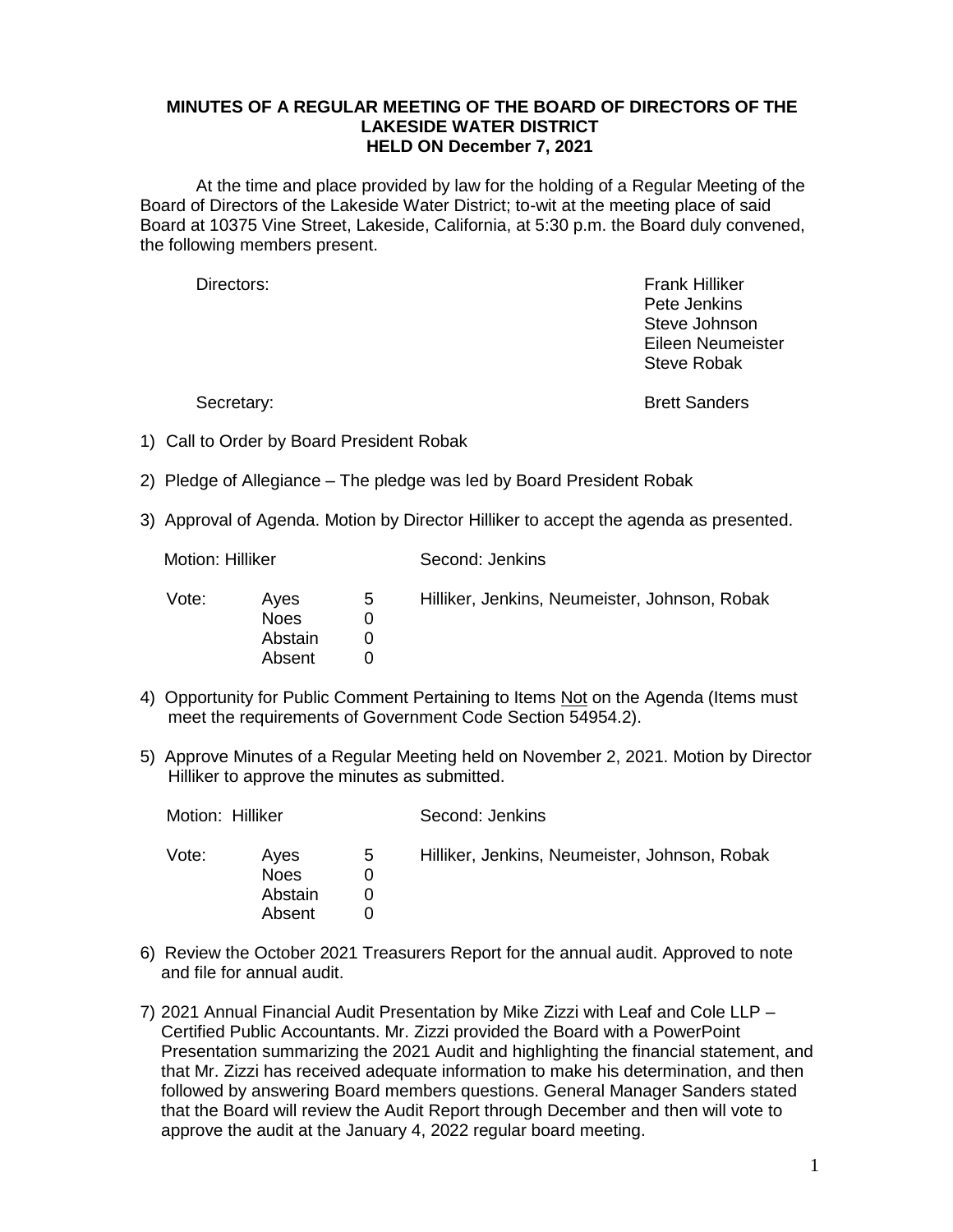- 8) Operations Report. Superintendent Johnze reported the following.
	- Johnson Lake Reservoir Re-Coating Project Floor corrosion repairs are continuing along with vacuum testing of the welds. The exterior shell has been encapsulated in preparation of the sand blasting and painting. Noted that SDG&E had notified the District of potential power shut-offs due to the "Red Flag" warning. A 250kw generator was on site to make sure water was able to be pumped to Valle Vista Reservoir. Power remained on for the three-day period.
	- Vacuum Excavator Truck Rebuild District crews just about complete with the retrofit. Adding some modifications to help with safety and ergonomics.
	- Trainee Replacement: Currently reviewing the 500+ applications submitted.
	- Casa Grande main upgrade and new service. District crews found and added an blow-off that had been buried for main years. Job was done in tandem with a new water service installation.
	- County of San Diego Ashwood and Mapleview: District work to lower an 8" water main to make way for upsized storm drain pipe schedule for late December
	- Ashwood Improvement to Willow Road close to start date in February 2022. District work about 50% complete.

Main break – 0, Service leak – 1 poly service leak (Lemoncrest), Fire hydrant damage - 0

9) Consider Allocation of the Metropolitan Water District of Southern California Litigation Damage Award Payment in the amount of \$237,869 to the District's Rate Stabilization Reserve Fund. Sanders. Motion by Director Hilliker to approve directing the payment to the District's Rate Stabilization Fund as presented.

| Motion: Hilliker |                                   |   | Second: Neumeister                            |  |
|------------------|-----------------------------------|---|-----------------------------------------------|--|
| Vote:            | Aves<br>Noes<br>Abstain<br>Absent | 5 | Hilliker, Neumeister, Jenkins, Johnson, Robak |  |

10) Update for Approval of Change Orders for the Johnson Lake Reservoir Coating and Paint Repair Project. The General Manager provided an update overview of the recoating project and three change orders proposed and in progress as needed to maintain progress in the floor repair, dehumidification and reservoir encapsulation during exterior blasting and coating. Motion by Neumeister to approve the change orders in the total of \$60,733 as presented.

| Motion: Neumeister |                                          |   | Second: Johnson                               |  |
|--------------------|------------------------------------------|---|-----------------------------------------------|--|
| Vote:              | Aves<br><b>Noes</b><br>Abstain<br>Absent | 5 | Hilliker, Neumeister, Jenkins, Johnson, Robak |  |

11) Consider District Board Division Boundary Adjustments Based on 2020 Census. The General Manager provided an update on the opportunity to adjust the District's Board Member Division Boundary as required by State law. If changes are required the boundary adjustments must be submitted to the County by April 17, 2022. After of district's population and growth since 2010 it was determined that no changes are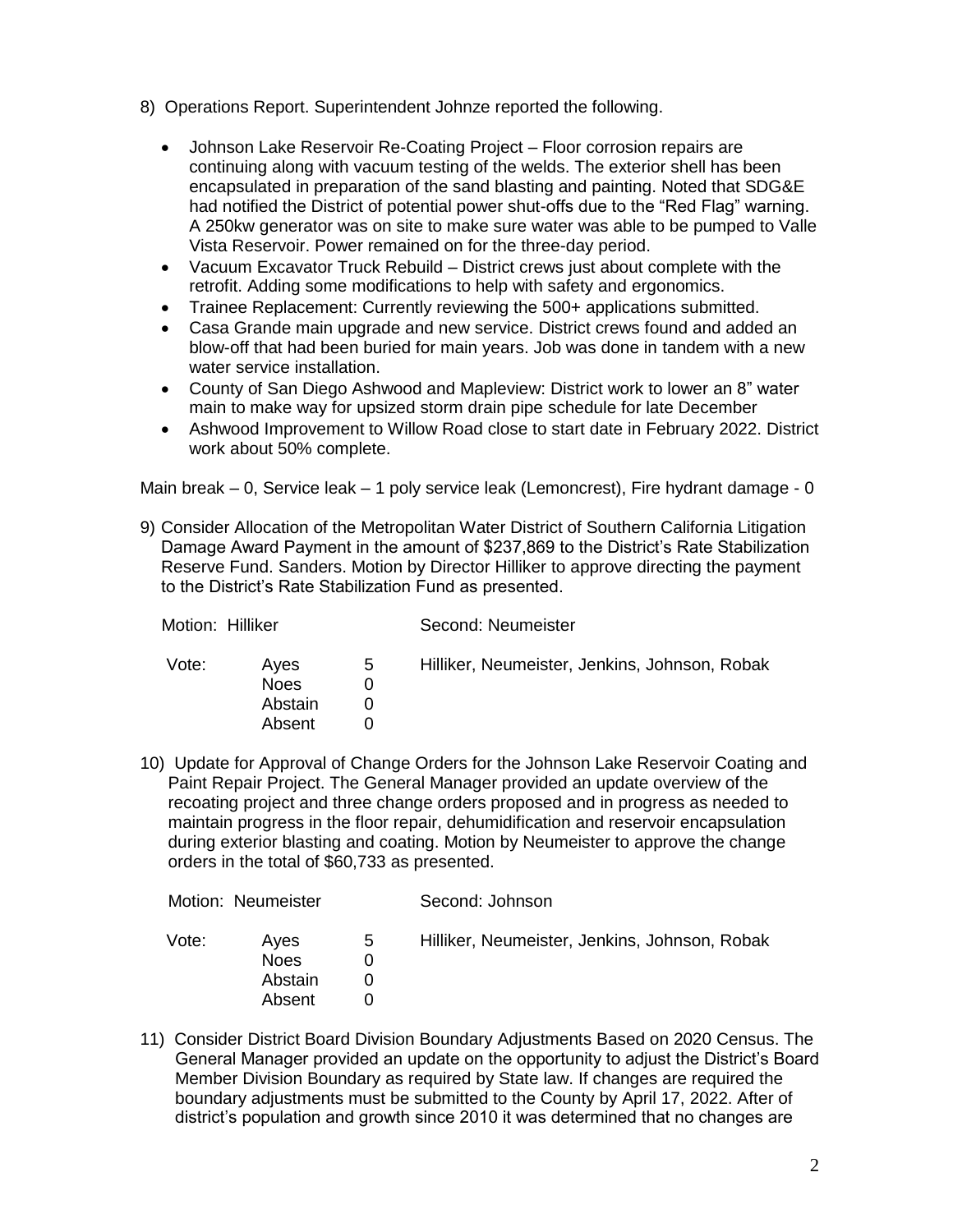necessary at this time. Motion by Director Hilliker to keep current division boundaries based on the growth and population calculations as described.

| 5 Hilliker, Neumeister, Jenkins, Johnson, Robak<br>Vote:<br>Aves |  |
|------------------------------------------------------------------|--|
| <b>Noes</b><br>Abstain<br>Absent                                 |  |

12) Consider and Approve Board Meeting Calendar for 2022. The General Manager provided a proposed Board meeting calendar for 2022 and summarized the regular meeting dates proposed. Motion by Director Hilliker to approve the 2022 Board Meeting Calendar as presented.

| Motion: Hilliker |                                          | Second: Jenkins                                 |
|------------------|------------------------------------------|-------------------------------------------------|
| Vote:            | Aves<br><b>Noes</b><br>Abstain<br>Absent | 5 Hilliker, Neumeister, Jenkins, Johnson, Robak |

Director Johnson and Director Jenkins left the meeting at 6:30 p.m.

13) Approve Demands of the Treasurer for November 2021. Motion by Director Hilliker to approve the Demands of the Treasurer as submitted.

| <b>IVIOUOLI. FIIIIKEI</b> |                                |   | Second. Hilliker              |  |  |
|---------------------------|--------------------------------|---|-------------------------------|--|--|
| Vote:                     | Aves<br><b>Noes</b><br>Abstain | O | 3 Hilliker, Neumeister, Robak |  |  |
|                           | Absent                         |   | 2 Jenkins, Johnson            |  |  |

Motion: Hilliker Second: Hilliker

- 14) CWA Report. Director Hilliker summarized the WA Board approved the \$35 mil judgement award from MWD and that the judgement will be disbursed to member agencies based on the amount of usage and fees paid. Lakeside WD will receive \$237,868. This is the second award this year based on litigation over the "Water Stewardship Rate and accounts for the years 2015-2017. Summarized the vote percentage for Lakeside Water District at 0.741% of the vote for the Board vote. Indications of better working relationship with MWD which may help with pending litigation. DWR issued a 0% delivery to State Water Project customers/contractors. CWA staff working to avoid any mandatory use restrictions from the SWRCB.
- 15) Director's Report and Ad Hoc Sub-Committees Reports. Director Neumeister reported on the ACWA Fall Conference and that she was able to vote for the President and Vice President as requested at the November 2021 meeting, but that the virtual attendance for the conference was plagued by poor video production and network connectivity. Not able to attend any seminar or presentation for 100%. ACWA was going to try to send out video recordings of the conference seminars.